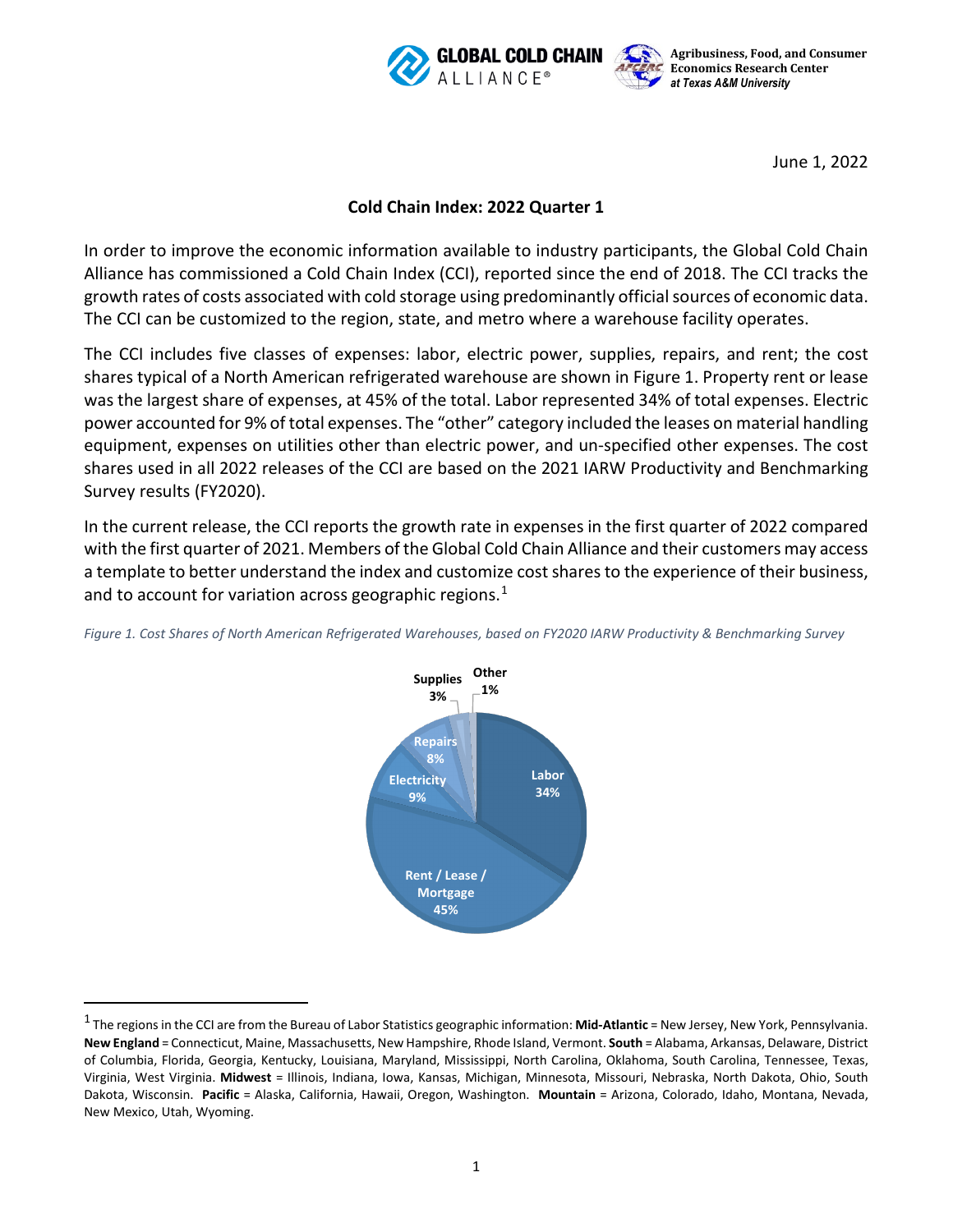## **Results**

Expenses for refrigerated warehouses rose by 5.96% in the first quarter of 2022 relative to the same period in 2021, continuing the pattern of increasing costs that began in the second quarter of 2020 and has persisted for the last seven consecutive quarters (Figure 2). The first quarter of 2022 marked the highest year-to-year jump in total expenses since this Cold Chain Index was developed in 2018.

Among the types of expenses, the maintenance and repair cost index for non-residential buildings grew at the fastest pace, at 14.12% year-over-year in the first quarter of 2022. This is the second consecutive quarter of double-digit growth in the cost index for maintenance and repair. Electric power costs increased by 5.85%, which was the slowest annual growth rate in electricity since the first quarter of 2021. Certain states deviated from the national pattern of more moderate growth in energy expenses. In Nevada, New York, Hawaii, and Pennsylvania the cost of electricity increased by more than 20%. The national average price of electric power for industrial sectors increased to 7.42 cents per Kilowatt-hour in Q1 2022.

The cost of labor for the transportation and warehousing industry continued to rise in Q1 2022, by 3.85%. Q1 2022 marked acceleration of the national-level pace of growth in the employment cost index for the sector. Regional differences in employment costs were based on the employment cost index for all workers, whereas the national trends were specific to the transportation and warehousing industry. The highest annual growth rate in labor costs was in the Mountain region for the second consecutive quarter, where labor costs grew by 5.8%. Labor cost pressures were slightly below the national average in the South and Mid-Atlantic regions in the first quarter of 2022.

The national supplies price index, which is the producer price index (PPI) for final demand finished goods, not including food and energy, grew by 8.35% in Q1 2022. This was the highest year-over-year increase in the price of supplies over the past twenty years.

Finally, national occupancy costs for warehouses and distribution properties grew by 5.91% year-overyear in Q1 2022, continuing the trajectory of rental expenses increasing. Occupancy cost growth was estimated from data on Quarterly Net Asking Warehouse Rents collected by Cushman & Wakefield across 80 different metro markets in the United States. Industrial rents grew more than 50% faster than the national average in Boise, Charleston, California's Inland Empire, Memphis, Durham, and Rochester, NY. On the other hand, some metro areas experienced declining occupancy costs for warehouse and distribution properties on a seasonal year-over-year basis, including Birmingham, Nashville, New Haven, Pittsburgh, Tulsa, and North Bay in San Francisco.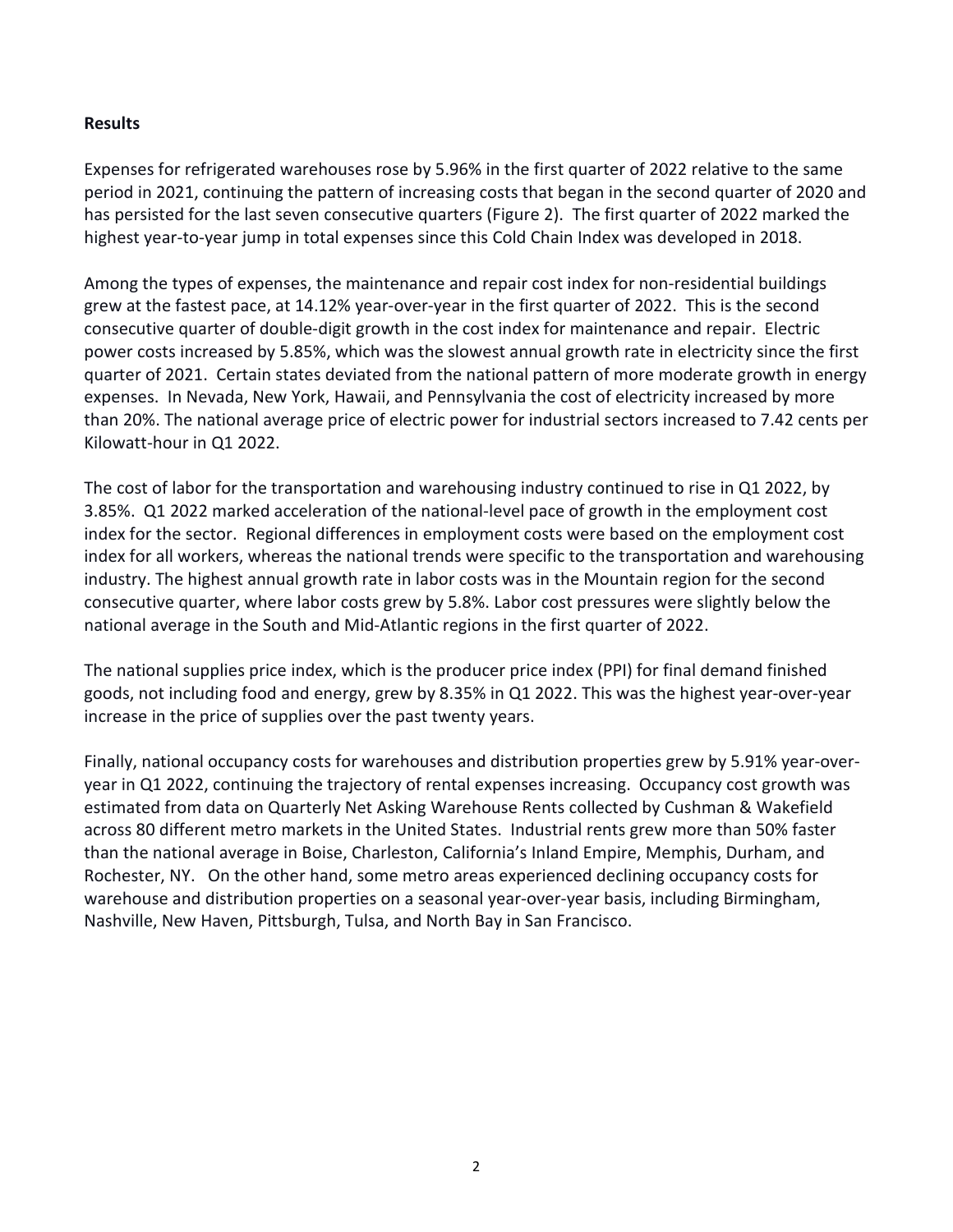*Figure 2. Cold Chain Index, by Quarter during 2019-2022*



*Note: The percentages in Figure 2 are growth rates in the quarter, relative to the same quarter in the previous year.* 



*Figure 3. Main Drivers of the Cold Chain Index, by Quarter during 2018-2022*

*Note: The percentages in Figure 3 are growth rates in the quarter, relative to the same quarter in the previous year.*